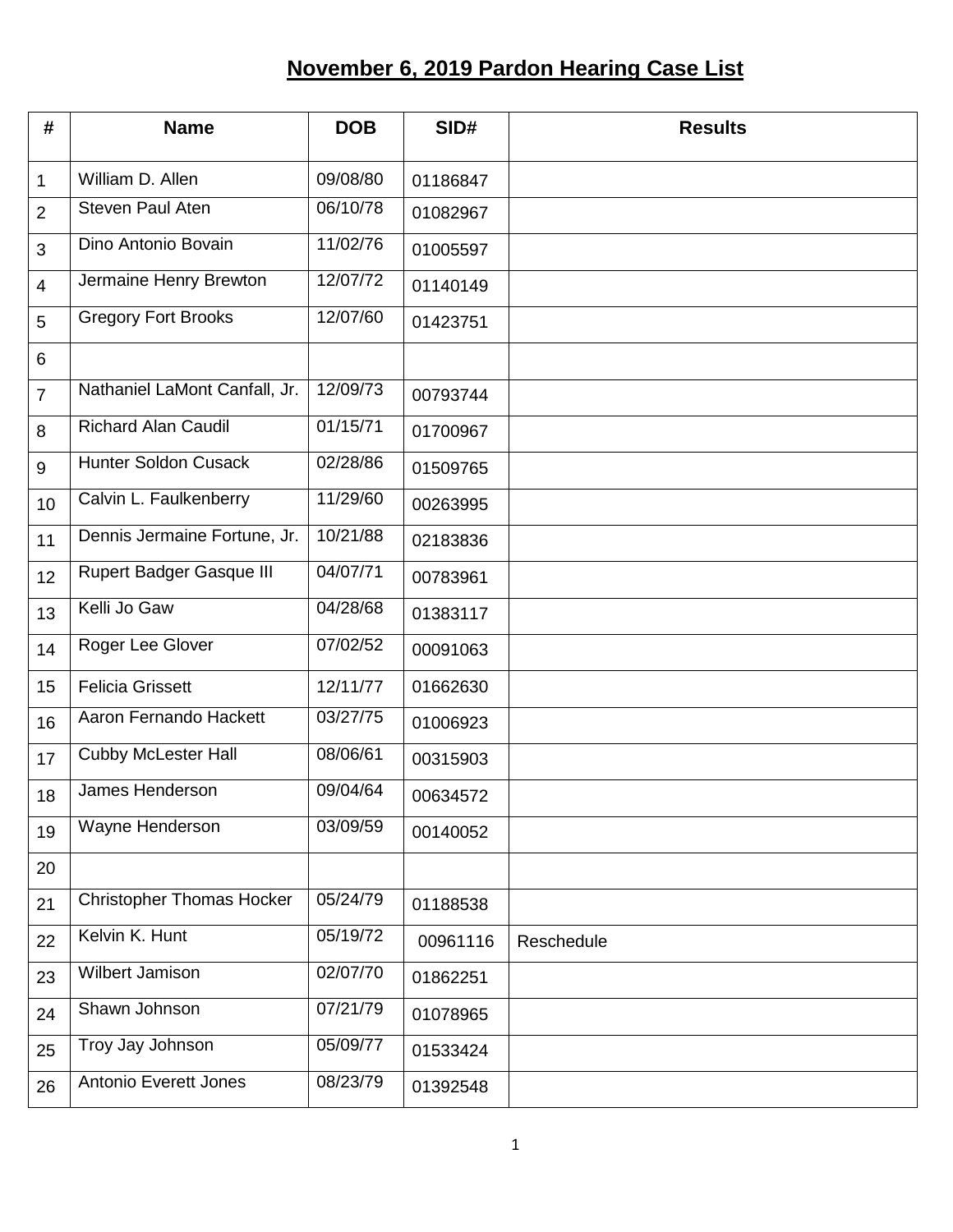## **November 6, 2019 Pardon Hearing Case List**

| 27 | Pauline Jones                 | 02/01/64               | 00468892 |  |
|----|-------------------------------|------------------------|----------|--|
| 28 | Michael Delynn Keenon         | $\overline{0}$ 4/15/63 | 00535115 |  |
| 29 | Darron Curci Knapper          | 11/10/81               | 01252895 |  |
| 30 | Nicholas Wayne Lance          | 08/03/93               | 01971983 |  |
| 31 | Charles R. Lipscomb           | 07/18/56               | 00190198 |  |
| 32 | Eric Bailey Littlejohn        | 11/18/87               | 01740253 |  |
| 33 | Jeannetta Evans Livingston    | 11/23/71               | 00961514 |  |
| 34 | Danny Hope Martin             | 12/22/57               | 00197857 |  |
| 35 | <b>Barry O'Neal McAlister</b> | 11/07/81               | 01286716 |  |
| 36 | Marvin McCain                 | 06/18/65               | 01708853 |  |
| 37 | Marquel McCray                | 03/03/89               | 01948125 |  |
| 38 | Stephen Craig McDaniel        | 09/09/56               | 00263187 |  |
| 39 | Dedra McKenzie                | 03/11/73               | 01466031 |  |
| 40 | Christopher Allen McQueen     | 04/28/80               | 02194989 |  |
| 41 |                               |                        |          |  |
| 42 | <b>Raymond Micke</b>          | 08/14/39               | 01283930 |  |
| 43 | Robert Radford Millwood, Sr.  | 02/25/76               | 01125146 |  |
| 44 | Joey Michelle Mohanna         | 11/27/81               | 01485501 |  |
| 45 | <b>Mathew Mustafa</b>         | 02/22/88               | 01662137 |  |
| 46 | Pherneco Myers                | 05/02/77               | 00972237 |  |
| 47 | Joseph Wesley Newton          | 06/15/46               | 00605561 |  |
| 48 | Richard Alan Padgett, Sr.     | 09/19/61               | 00292972 |  |
| 49 | Jeffrey Pantoja               | 10/25/61               | 00281231 |  |
| 50 | Keri Fore Pope                | 01/31/85               | 01605793 |  |
| 51 | Loretta Porterfield-Haywood   | 04/12/857              | 00546061 |  |
| 52 | John William Richardson       | 02/22/83               | 01447380 |  |
| 53 | Jose Luis Santes Luna         | 03/30/79               | 02151562 |  |